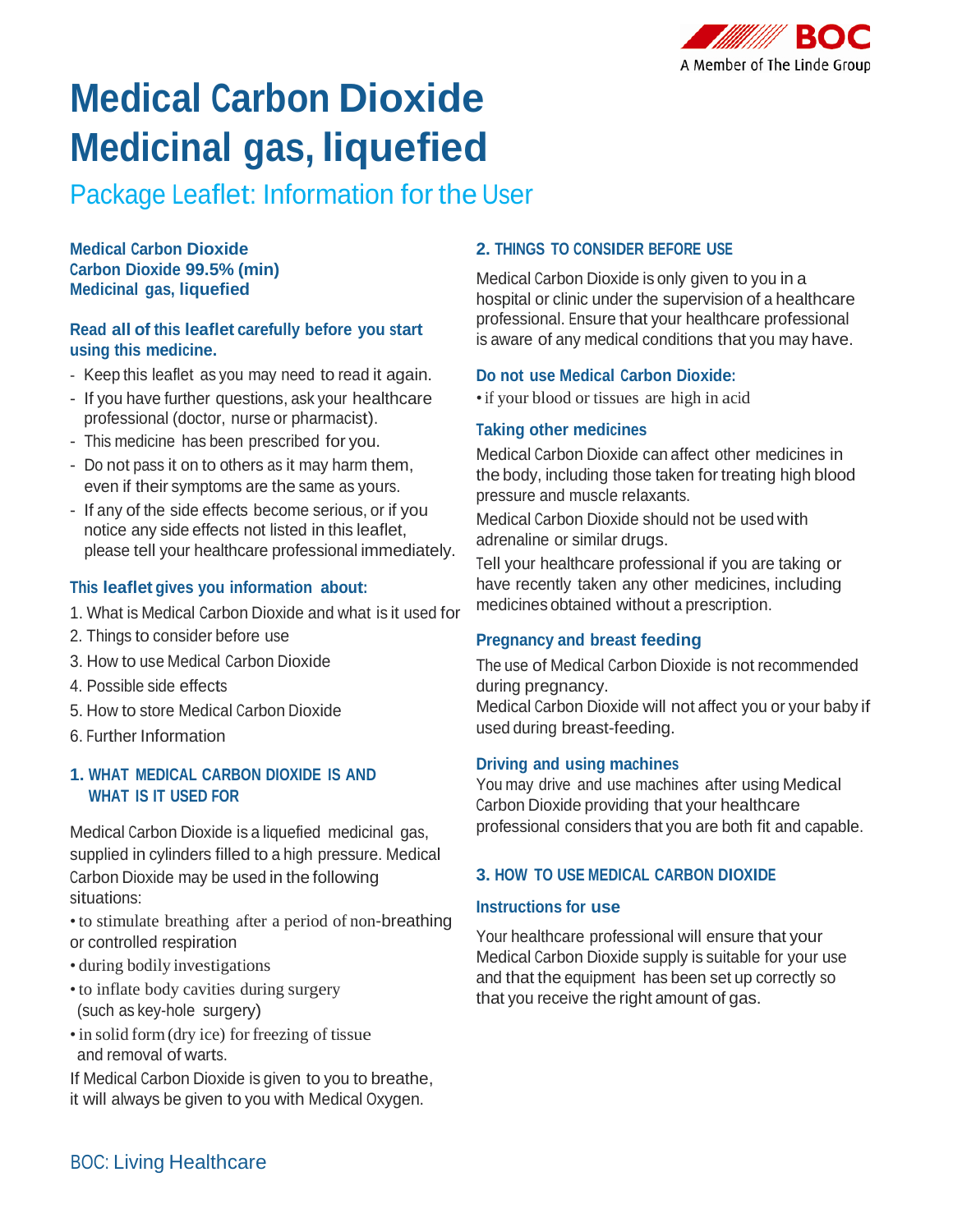When you are given your Medical Carbon Dioxide to breathe as a mixture with other medical gases, it will be supplied via a facemask, mouthpiece or endotracheal tube (which is placed down your airways).

Special medical equipment will be used if it is being used to inflate parts of your body during keyhole surgery or gynaecological procedures.

If you have any further questions on how this product is used, ask your healthcare professional.

### **If you use more Medical Carbon Dioxide than you should**

When Medical Carbon Dioxide is supplied at concentrations higher than 5%, it may cause extreme breathing difficulties, raised blood pressure, cause nausea and vomiting and occasionally unconsciousness. In the event of an overdose your healthcare professional will stop administration and continue appropriate care. If you have any further questions on the use of this product, ask your healthcare professional.

### **4. POSSIBLE SIDE EFFECTS**

Like all medicines, Medical Carbon Dioxide may cause side effects, although not everyone will get them. The side effects which may occur are:

- breathing difficulties, raised blood pressure and sickness if administered in concentrations over 5%
- dizziness if administered in concentrations above 8%
- unconsciousness if administered in concentrations above 12.5%.

Less common side effects which may occur are:

- cardiac arrest, where the heart will temporarily stop beating. This will be fatal if the cardiac arrest is not treated immediately
- heart rhythm problems, when high levels of Carbon Dioxide enter the blood during laparoscopy
- heart attacks due to gas bubbles in the bloodstream.

# **Reporting of side effects**

If you experience any of these side effects, or if you notice any side effects not listed in this leaflet, contact your healthcare professional immediately.

You can also report side effects directly via: HPRA Pharmacovigilance Earlsfort Terrace, IRL - Dublin 2; Tel: +353 1 6764971; Fax: +353 1 6762517. Website: [www.hpra.ie;](http://www.hpra.ie/) e-mail: [medsafety@hpra.ie.](mailto:medsafety@hpra.ie)

By reporting side effects, you can help provide more information on the safety of this medicine. BOC: Living Healthcare

# **5. HOW TO STORE MEDICAL CARBON DIOXIDE Expiry date**

Medical Carbon Dioxide should not be used after the expiry date stated on the batch label on the cylinder.

Product should be used in strict rotation so that cylinders with the earliest filling date are used first

### **Cylinder storage**

Cylinders should be securely stored, in a well ventilated, dry and clean area, away from oils, greases, flammable materials and sources of extreme temperature.

The healthcare professional in the hospital or clinic will be responsible for making sure the cylinders are stored correctly.

**DO NOT SMOKE or have a naked flame near your Carbon Dioxide gas cylinder.**

**NEVER use oil based moisturising creams with your cylinder equipment. If using alcohol gels allow plenty of time for the alcohol gel to dry before handling your cylinder equipment.**

### **6. FURTHER INFORMATION**

### **What Medical Carbon Dioxide contains:**

Your Medical Carbon Dioxide cylinder contains a minimum of 99.5% (min) Carbon Dioxide. There are no other ingredients.

# **Medical Carbon Dioxide cylinders**

Medical Carbon Dioxide is supplied in the following size cylinders:

| <b>Cylinder Size</b> | <b>Cylinder Contents</b><br>(Litres) |
|----------------------|--------------------------------------|
| C E                  | 450                                  |
| l F                  | 1800                                 |
| VF                   | 3600                                 |
|                      | 3600                                 |

The colour coding of the shoulder of Medical Carbon Dioxide cylinders is grey. The body is colour coded white. For a limited period cylinders may have a grey body.